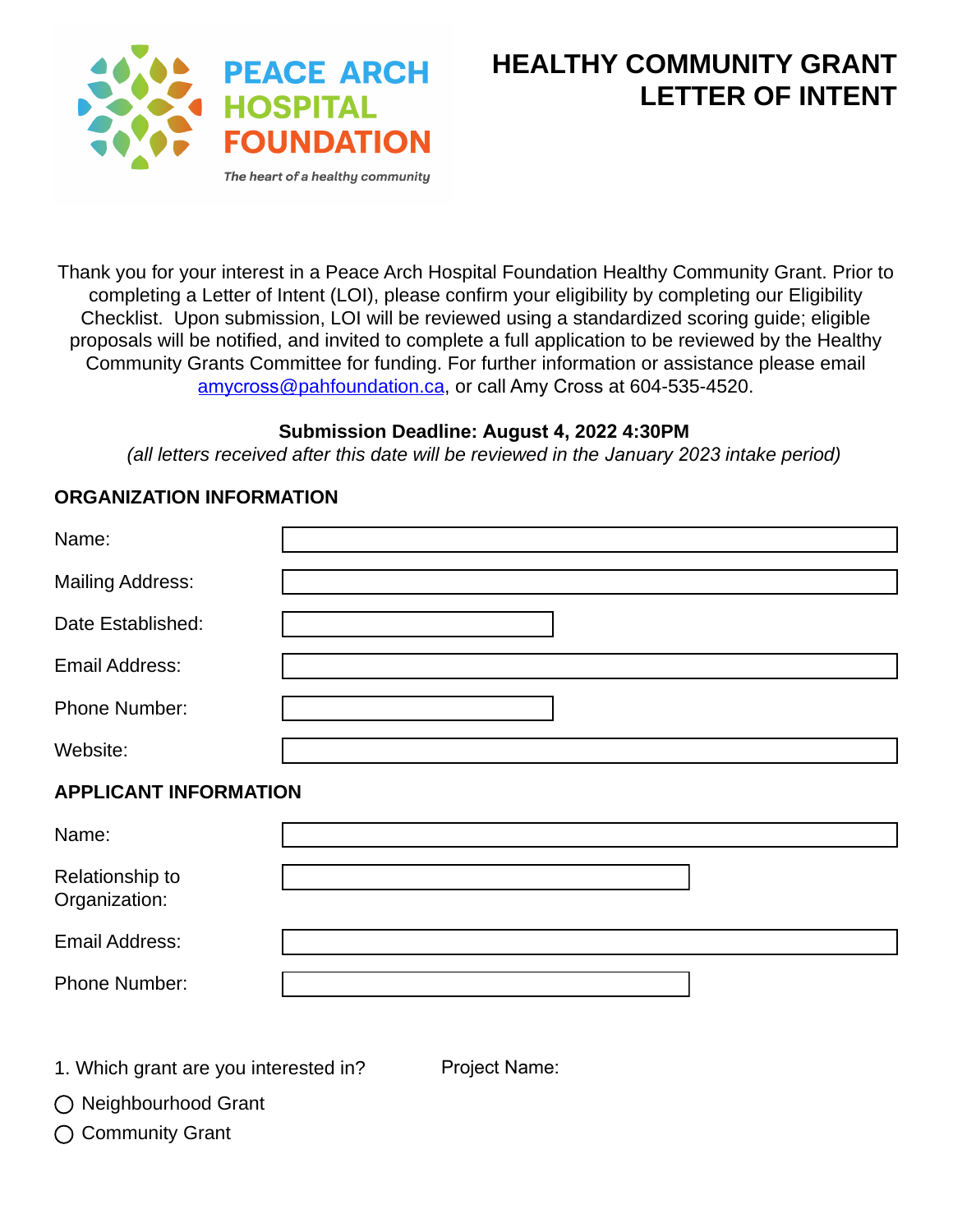2. What is the status of your organization?

- $\bigcirc$  Registered Charity
- Registered not-for-profit society
- Non-registered not-forprofit society
- For profit organization

3. Briefly describe your organizations mandate, mission, and vision

2a. If applicable, please provide your registration number: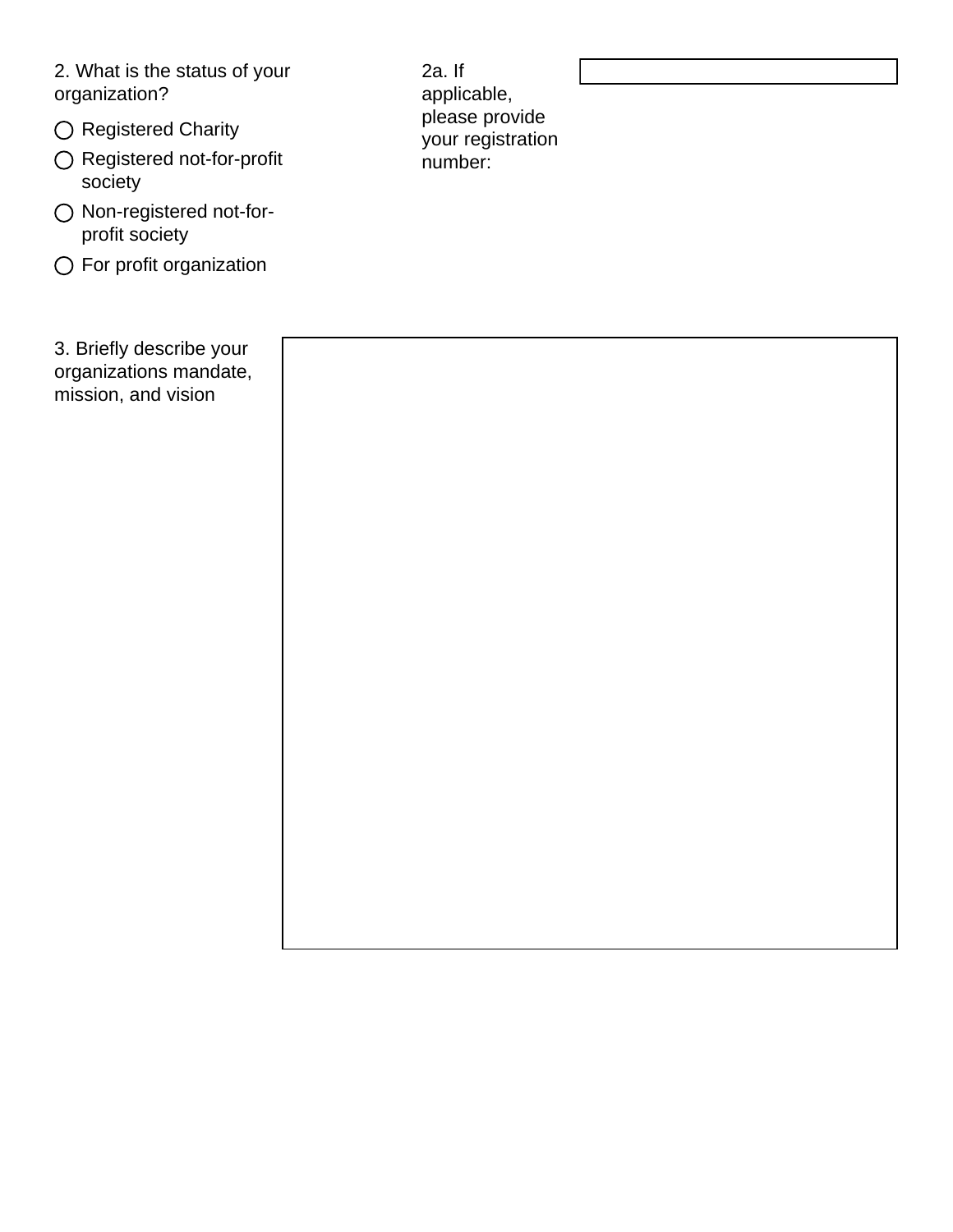| 4. Briefly describe your<br>proposed project |  |
|----------------------------------------------|--|
|                                              |  |
|                                              |  |
|                                              |  |
|                                              |  |
|                                              |  |
|                                              |  |
|                                              |  |
|                                              |  |
| 5. Requested Amount:                         |  |

(\$)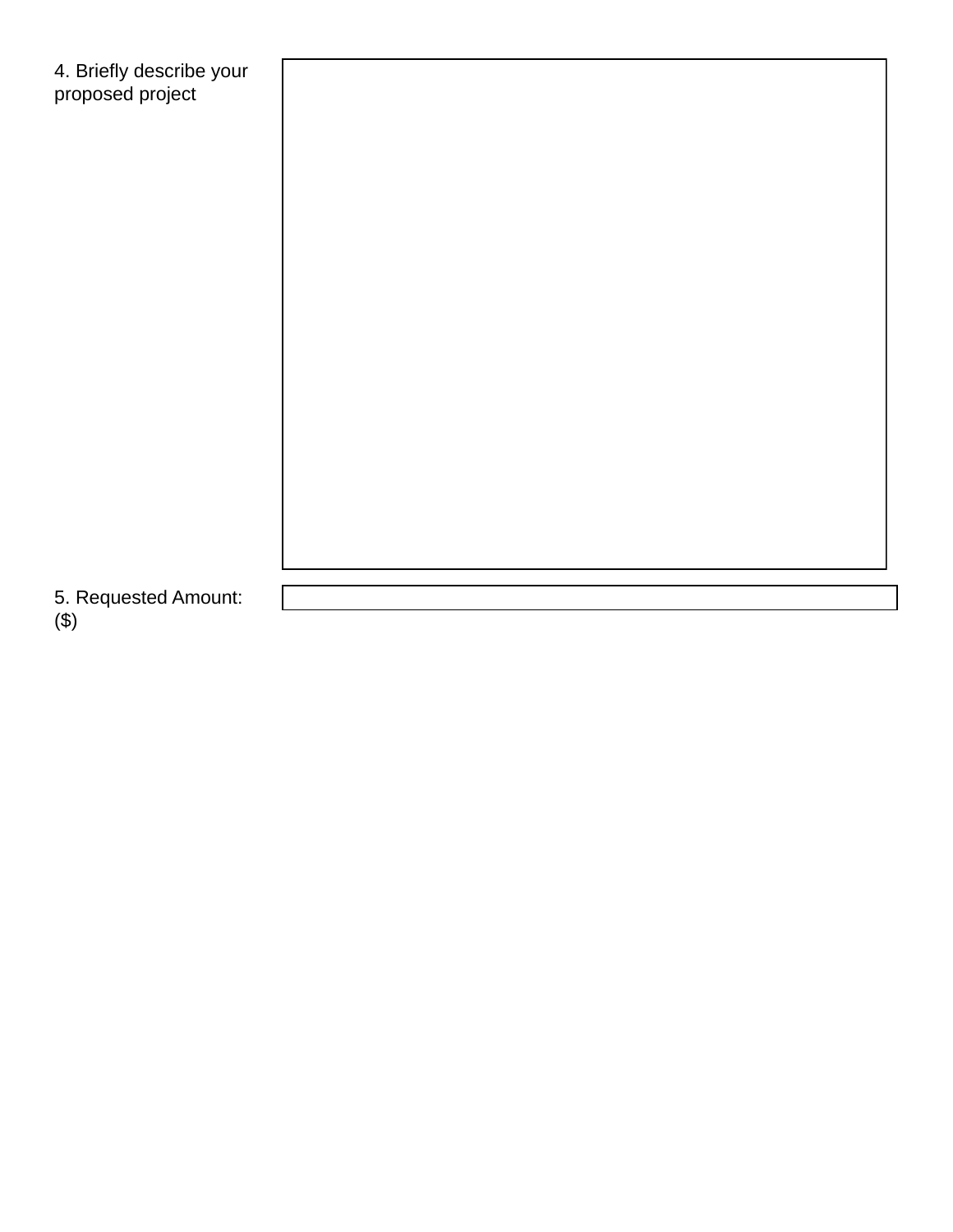6. Briefly describe your proposed budget requirements